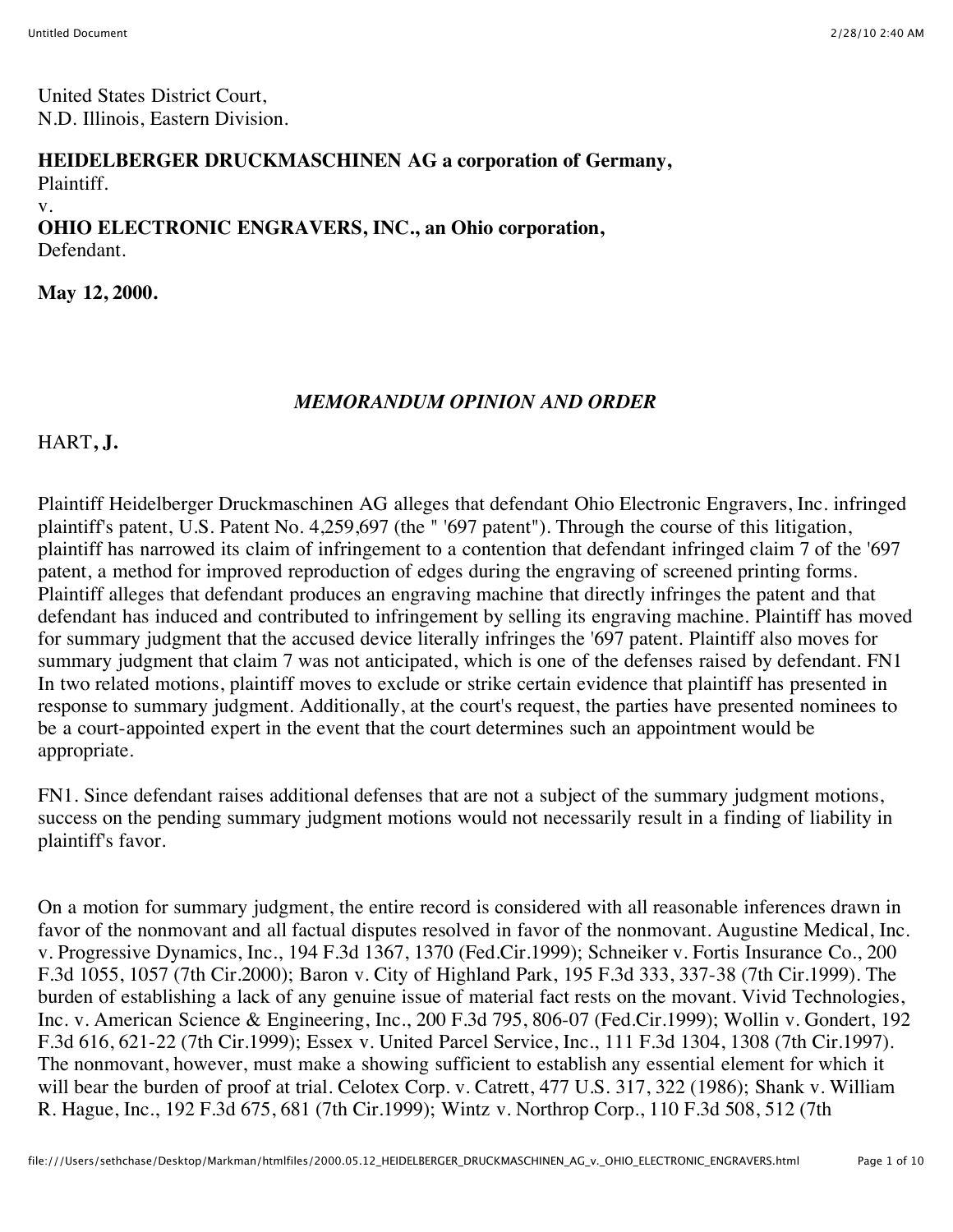Cir.1997). The movant need not provide affidavits or deposition testimony showing the nonexistence of such essential elements. Celotex, 477 U.S. at 324. Also, it is not sufficient to show evidence of purportedly disputed facts if those facts are not plausible in light of the entire record. *See* Paragon Podiatry Laboratory, Inc. v. KLM Laboratories, Inc., 984 F.2d 1182, 1191 (Fed.Cir.1993); NLFC, Inc. v. Devcom Mid-America, Inc., 45 F.3d 231, 236 (7th Cir.), *cert. denied,* 515 U.S. 1104 (1995); Covalt v. Carey Canada, Inc., 950 F.2d 481, 485 (7th Cir.1991); Collins v. Associated Pathologists, Ltd., 844 F.2d 473, 476-77 (7th Cir.), *cert. denied,* 488 U.S. 852 (1988). As the Seventh Circuit has summarized:

The moving party bears the initial burden of directing the district court to the determinative issues and the available evidence that pertains to each. "[A] party seeking summary judgment always bears the initial responsibility of informing the district court of the basis for its motion, and identifying those portions of 'the pleadings, depositions, answers to interrogatories, and admissions on file, together with the affidavits, if any' which it believes demonstrate the absence of a genuine issue of material fact." Celotex Corp. v. Catrett, 477 U.S. 317, 323 (1986); id. at 325 ("the burden on the moving party may be discharged by 'showing'-that is, pointing out to the district court-that there is an absence of evidence to support the nonmoving party's case"). Then, with respect to issues that the non-moving party will bear the burden of proving at trial, the non-moving party must come forward with affidavits, depositions, answers to interrogatories or admissions and designate specific facts which establish that there is a genuine issue for trial. Id. at 324. The non-moving party cannot rest on the pleadings alone, but must designate specific facts in affidavits, depositions, answers to interrogatories or admissions that establish that there is a genuine triable issue. *Id.* The non-moving party "must do more than simply show that there is some metaphysical doubt as to the material facts." Matsushita Elec. Indus. Co. v. Zenith Radio Corp., 475 U.S. 574, 586 (1986). "The mere existence of a scintilla of evidence in support of the [non-moving party's] position will be insufficient; there must be evidence on which the jury could reasonably find for the [non-moving party]." Anderson v. Liberty Lobby, Inc., 477 U .S. 242, 252 (1986).

Selan v. Kiley, 969 F.2d 560, 564 (7th Cir.1992).

Claim 7 of the '697 patent reads as follows:

A method for improved reproduction of edges in originals during the engraving of screened printing forms, wherein an engraving tool of an electromagnetic engraving member controlled by an engraving signal cuts a plurality of cups into said printing forms, the method comprising the steps of:

(a) generating a screen signal which represents the printing screen and said screen signal causes an oscillating movement of said engraving tool at the frequency of the screen signal, whereby the engraving tool in each case has its largest deflection in the direction of the printing form at a periodically recurrent amplitude value of the screen signal,

(b) scanning the original image point by point to obtain an analog image signal,

(c) converting said analog image signal to a digital image signal,

(d) sampling said image signal at a frequency which is higher than the frequency of the screen signal to obtain digital principal image values corresponding to the first image points in the original and additional intermediate digital image values corresponding to image points of the original lying between said first image points in the scanning direction,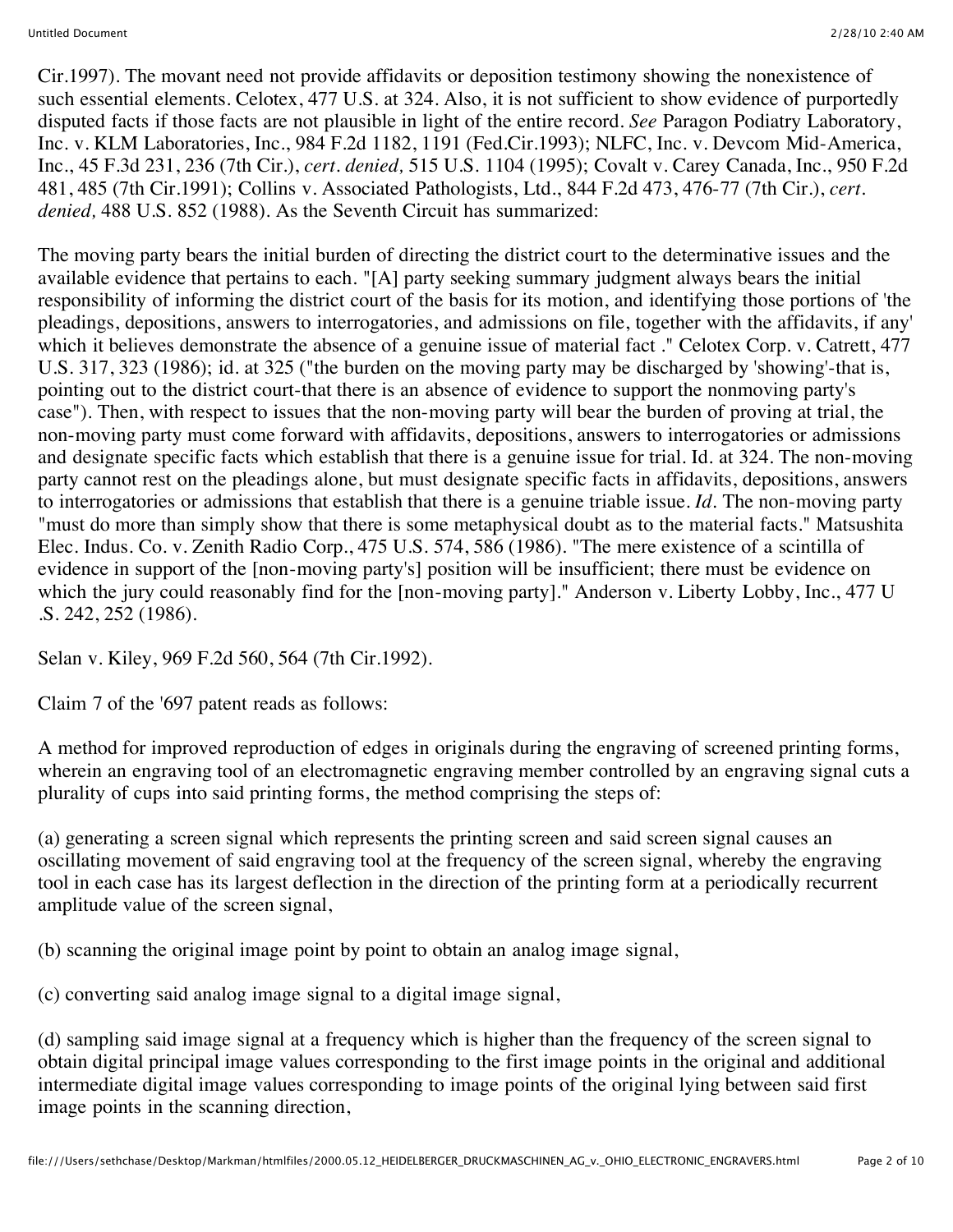(e) reconverting said principal digital image values and said intermediate digital image values into an analog image signal, whereby a single signal jump which occurs during scanning an edge in the original is divided up into consecutive partial signal jumps, said reconverted image signal determining the depth of the cups to be engraved and the density level to be reproduced,

(f) superimposing said reconverted analog image signal onto said screen signal to obtain said engraving signal in such a relation that the partial signal jumps associated with the principal image values are phase shifted to lead in time to the recurrent amplitude values of the screen signal, whereby the cups representing an edge in the original are shifted relatively to the printing screen toward the higher level of density so as to accomplish improved reproduction of edges.

Before turning to the facts assumed to be true for purposes of summary judgment, plaintiff's objections to defendant's evidence will be considered. Plaintiff objects that certain evidence was not timely disclosed during discovery and that one of defendant's experts, Dalbert Shefte, is not qualified to opine on certain issues . FN2

FN2. Plaintiff's motion to exclude the testimony of Shefte is broader than is appropriate to address at the present time. At the present time, it will only be considered whether his testimony is appropriate as regards literal infringement and anticipation, including the court's construction of the patent. To the extent plaintiff's motion to exclude addresses additional issues, it is denied without prejudice to submitting a motion in limine or objection to the witness at the time the final pretrial order is presented.

Plaintiff objects to defendant's use of Shefte as an expert. Shefte is an attorney who has specialized in intellectual property law, including patent law. He has an undergraduate degree in mechanical engineering. According to his curriculum vitae, Shefte's "practice includes the study and evaluation of inventions, the preparing and prosecuting of patent applications in the U.S. Patent Office, analyzing patent validity and infringement issues, litigating on behalf of patentees and alleged infringers, negotiating and drafting of licenses and other agreements, and counseling clients with regard to inventions and patents." Defendant contends Shefte is one of ordinary skill in the pertinent art based on his mechanical engineering degree and his work experience representing an engraver and a printing industry trade association.

The parties agree that "[t]he art to which the '697 patent belongs is electronic halftoning generally and the application of electronic halftoning to engraving specifically." *See* Infringement Rule 56.1 Stmt. para. 18. The experts provided various definitions of one ordinarily skilled in the art, definitions which do not strictly correspond with the parties' description of the pertinent art. In his report, Shefte referred to the relevant art as "the art of printing, engraving and the graphic arts field, including lithography, chemical etching, offset printing, letterpress, color separation, film plotting and other graphic arts and printing processes." Shefte Rpt. 22-23. He described those ordinarily skilled in the art as having college degrees in a technical field and several years of experience in the relevant art. Id. at 23. After being asked about this definition at his deposition, Shefte testified that he is not one of ordinary skill in the art relevant to the '697 patent. Shefte Dep. 36. Shefte also testified that, using the definition of another one of defendant's experts (Ernst Hoffman) which was limited to gravure, Shefte did not qualify as one of ordinary skill in the art. Id. at 34. Defendant points to the testimony of one of plaintiff's experts, Robert Stevenson, indicating that the art applicable to the '697 patent is engraving which uses signal processing and image processing. Stevenson Dep. 24. Stevenson defined one who is skilled in the art as "[s]omeone who would pick up that FN3 and understand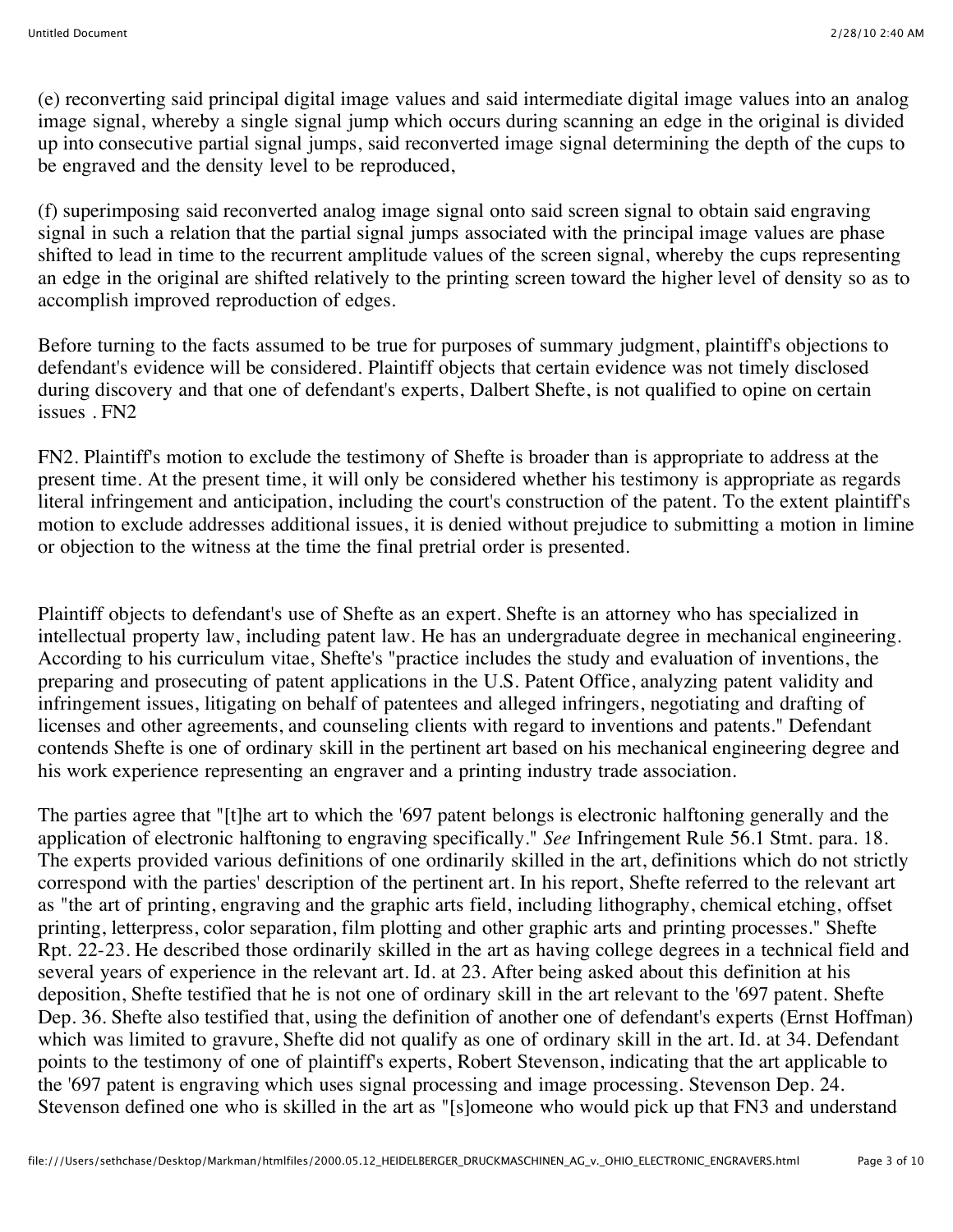that and be able to apply it; someone who has at least a bachelor's degree in engineering, mechanical or electrical, and some experience with signal processing beyond what you would get out of the bachelor's program." Id. at 24-25. Defendant contends Shefte satisfies that definition. Defendant, however, presents no specific evidence that Shefte's performance of legal work for printers and engravers resulted in his maintaining and acquiring sufficient skills as regards signal processing and image processing.

FN3. By "that," Stevenson apparently meant the '697 patent, but he may have meant signal processing and image processing in general.

Shefte has not been shown to be one of at least ordinary skill in the art applicable to the '697 patent.FN4 Neither has he been shown to have the qualifications to testify as an expert in the field of engraving, mechanical engineering, signal processing, or other technical fields pertinent to the '697 patent. He has been shown to be well qualified as an expert in the field of patent law. The question is whether, as an expert in that field, he can provide any useful testimony regarding the issues pertinent to summary judgment.

FN4. A person of ordinary skill in the art is a hypothetical person having ordinary skill in the field and knowledge of all the prior art; it does not necessarily describe a real person. Endress + Hauser, Inc. v. Hawk Measurement Systems Pty. Ltd., 122 F.3d 1040, 1042 (Fed.Cir.1997). One with greater than ordinary skills can still provide useful testimony as to the hypothetical person of ordinary skill. *Id.* One with less than ordinary skill in the art, however, is not likely to be able to provide useful testimony.

To the extent it is appropriate to resort to extrinsic evidence in construing claim 7, expert testimony is one possible source to consider. *See* Zodiac Pool Care, Inc. v. Hoffinger Industries, Inc., 206 F.3d 1408, 1414 (Fed.Cir.2000); Pitney Bowes, Inc. v.. Hewlett-Packard Co., 182 F.3d 1298, 1308 (Fed.Cir.1999). As an aid to understanding the underlying technology, or sometimes as an aid to understanding technical terms, testimony from one skilled in the art may be helpful. *See* id. at 1308-09.

[I]t is entirely appropriate, perhaps even preferable, for a court to consult trustworthy extrinsic evidence to ensure that the claim construction it is tending to from the patent file is not inconsistent with clearly expressed, plainly apposite, and widely held understandings in the pertinent technical field. This is especially the case with respect to technical terms, as opposed to non-technical terms in general usage or terms of art in the claim-drafting art, such as "comprising." Indeed, a patent is both a technical and legal document. While a judge is well-equipped to interpret the legal aspects of the document, he or she must also interpret the technical aspects of the document, and indeed its overall meaning, from the vantage point of one skilled in the art.

*Id.* at 1309.

However, testimony from a patent lawyer, not skilled in the art, as to how to construe the language of the patent generally will not be helpful and may be excluded. Endress + Hauser, Inc. v. Hawk Measurement Systems Pty. Ltd., 122 F.3d 1040, 1042 (Fed.Cir.1997); Markman v. Westview Instruments, Inc., 52 F.3d 967, 983 (Fed.Cir.1995) (en banc), *aff'd,* 517 U.S. 370 (1996); Abraskin v. Entrecap Corp., 55 F.Supp.2d 224, 228 (S.D.N.Y.1999).FN5 Nothing in Shefte's reports, his deposition testimony, or affidavit is found to be helpful in construing the meaning of claim 7. He simply attempts to construe the language as written. He does not provide any assistance within his particular expertise or knowledge as a patent lawyer. *See, e.g.,*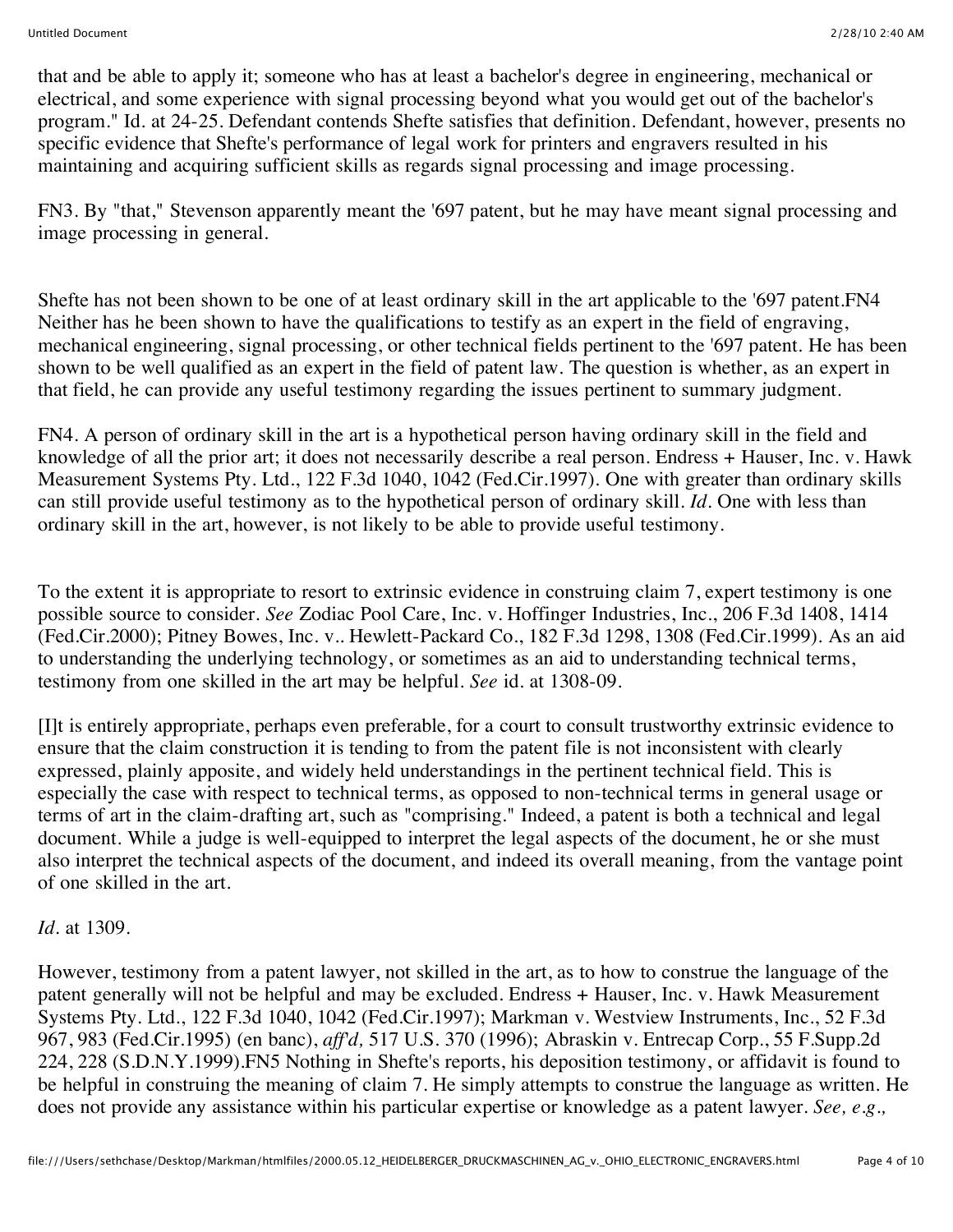John B. Sgagna, Jr., *Presenting the Witnesses Special to a Patent Trial,* 572 Practising Law Institute/Patent Litigation 95, 109 (1999) (patent lawyer testimony regarding prosecution history). Shefte's testimony will not be considered for purposes of claim construction.

FN5. Defendant's citation to Yarway Corp. v. Eur-Control USA, Inc., 775 F.2d 268, 274-75 (Fed.Cir.1985), is not controlling. There, the Federal Circuit ruled on the appropriate legal standards and made reference to trial testimony of a patent lawyer who was noted as not being an engineer. The Federal Circuit did not directly rule on the question of whether such evidence was admissible.

Defendant also contends Shefte can provide evidence that is relevant to the defense of anticipation. As previously discussed, however, Shefte lacks skill in the art. His statements that the '697 patent was anticipated by the prior art therefore lack a sufficient foundation to be considered.FN6

FN6. Since this testimony otherwise is not being considered, it is unnecessary to consider plaintiff's additional argument that Shefte's opinions as to anticipation were not timely disclosed.

Much of plaintiff's motion to strike relates to documents that plaintiff contends were untimely disclosed by defendant. Discovery in this case closed on October 27, 1999. Document discovery closed prior to that time. Defendant represents that additional documents were discovered in November 1999 and timely disclosed to plaintiff as supplements to prior discovery responses. The additional documents were provided to plaintiff on December 2 and 3, a few days before the due date for defendant's answer to plaintiff's summary judgment motions. Defendant provides affidavits supporting that the additional documents were found in two places. One set of documents, which concern development of defendant's engraver more than 20 years ago, was found in a cabinet of an engraving technician who had left defendant's employ in December 1998. These documents were found approximately November 8 when the cabinet was being moved to install a work bench. The other set of documents was provided to David Seitz, defendant's Vice-President of Research and Development, on November 29. Seitz received the documents from Lester Buechler, the inventor of defendant's engraver and defendant's former owner. Buechler is now in his eighties and no longer employed by defendant, but he has cooperated in defendant's defense of this lawsuit. The documents were at Buechler's house and largely consist of old invoices, cancelled chec, and receipts. Defendant relies on some of these documents as evidence of when Buechler developed defendant's engraver.

There is nothing to directly refute defendant's representation as to how and when these documents were found. Plaintiff argues that it is suspicious that they were found during the time period that defendant would have been preparing its response to the summary judgment motion. Plaintiff suggests that a more thorough search during the period of discovery also would have resulted in the documents being found. Defendant's version of the facts, however, is supported by affidavit and is not so incredible that it cannot be believed. It is accepted that defendant acted in good faith in performing its original document search and the additional documents were a surprise to defendant as well. Plaintiff also complains about the three to four week delay in turning over the first set of documents. While this may be longer than it should have taken defendant to turn over the documents, it is not so long that it can be characterized as undue delay. Additionally, plaintiff has shown no prejudice from receiving the documents after the close of discovery. This is not the eve of trial, so plaintiff is not prejudiced in preparing for trial. There is also no indication that plaintiff was unable to sufficiently prepare its reply in support of summary judgment nor does it contend that it would not have incurred the expense of moving for summary judgment had it known about the additional documents.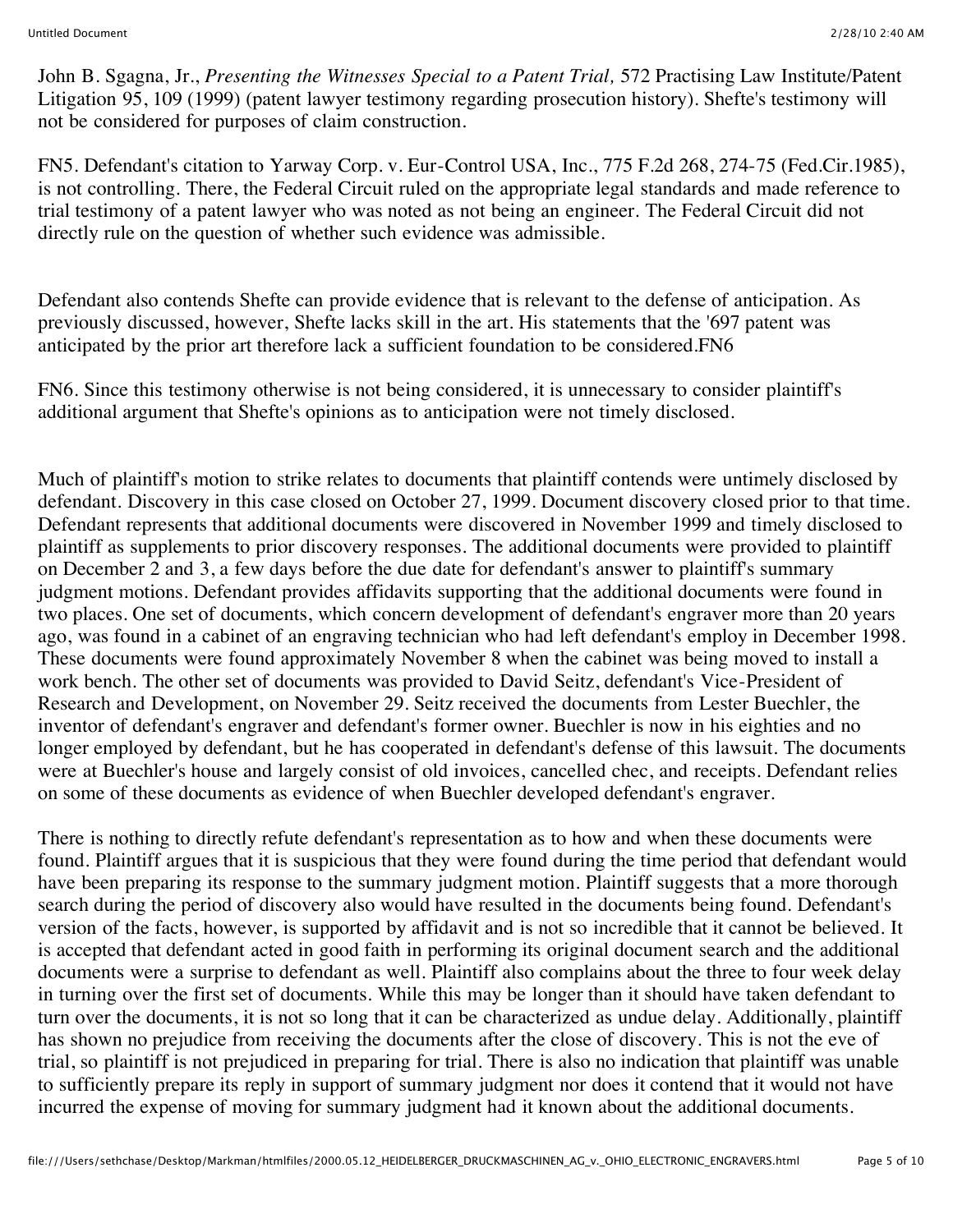Further, there is no contention that the additional disclosures would result in plaintiff having to duplicate prior discovery.

It is found that defendant seasonably supplemented its discovery. No portion of defendant's response to summary judgment will be stricken based on untimely disclosure of the two sets of documents.

Plaintiff seeks to strike the affidavit of George Battrick on the ground that he was not previously disclosed as a witness. Battrick is an employee of the European Rotogravure Association ("ERA"). His affidavit authenticates the minutes of an ERA meeting from 1977. The minutes themselves were disclosed in discovery. Battrick's affidavit will not be stricken.

In addition to objecting to the affidavit of David Seitz on the ground that it relies on the belatedly disclosed documents, plaintiff objects that Seitz was not properly disclosed as an expert and did not provide an expert's report. Plaintiff also contends that, in part, Seitz's affidavit contradicts his prior deposition testimony.

Rule 26(a)(2)(B) requires that a report be provided by "a witness who is retained or specially employed to provide expert testimony in the case or whose duties as an employee of the party regularly involve giving expert testimony." Seitz is an employee of defendant, not specially retained. Also, being an expert witness is not a regular aspect of his employment. The report requirement of Rule  $26(a)(2)(B)$  does not apply to him and plaintiff implicitly concedes this in its reply.

Rule 26(a)(2)(A) does not limit its disclosure requirement to retained experts or employees whose regular duties include expert testimony. Defendant does not deny that it did not expressly disclose during discovery that Seitz would provide expert testimony. It contends, however, that, during his deposition, Seitz was thoroughly questioned by plaintiff regarding his opinions. Plaintiff does not specifically point to any opinion expressed in Seitz's affidavit for which it asked no questions during his deposition. Plaintiff does not show that it was deprived of any pertinent discovery due to the untimely disclosure nor that it was otherwise prejudiced. Seitz's affidavit will not be stricken on the ground of failure to timely disclose that he would be used as an expert.

As to any contradictions between Seitz's affidavit and prior deposition testimony, plaintiff's contentions would be considered in the process of determining the existence of genuine factual disputes .FN7 *See generally* Sinskey v. Pharmacia Ophthalmics, Inc., 982 F.2d 494, 498 (Fed.Cir.1992), *cert. denied,* 508 U.S. 912 (1993); Piscione v. Ernst & Young, L.L.P., 171 F.3d 527, 532-33 (7th Cir.1999).

FN7. In ruling on the summary judgment motions, plaintiff's contentions regarding the inconsistencies have been considered. This court does not favor motions to strike evidence in response to summary judgment motions or answers. Instead, this issue should have been raised in a Rule 56.1 Reply Statement and, if highlighting was necessary, in plaintiff's reply brief itself.

The objection to the Buechler affidavit is solely based on the delayed disclosure of documents. As previously discussed, that evidence will not be stricken. That objection is denied.

Resolving all genuine factual disputes and drawing all reasonable inferences in defendant's favor, the facts assumed to be true for purposes of summary judgment are as follows. The invention of the '697 patent is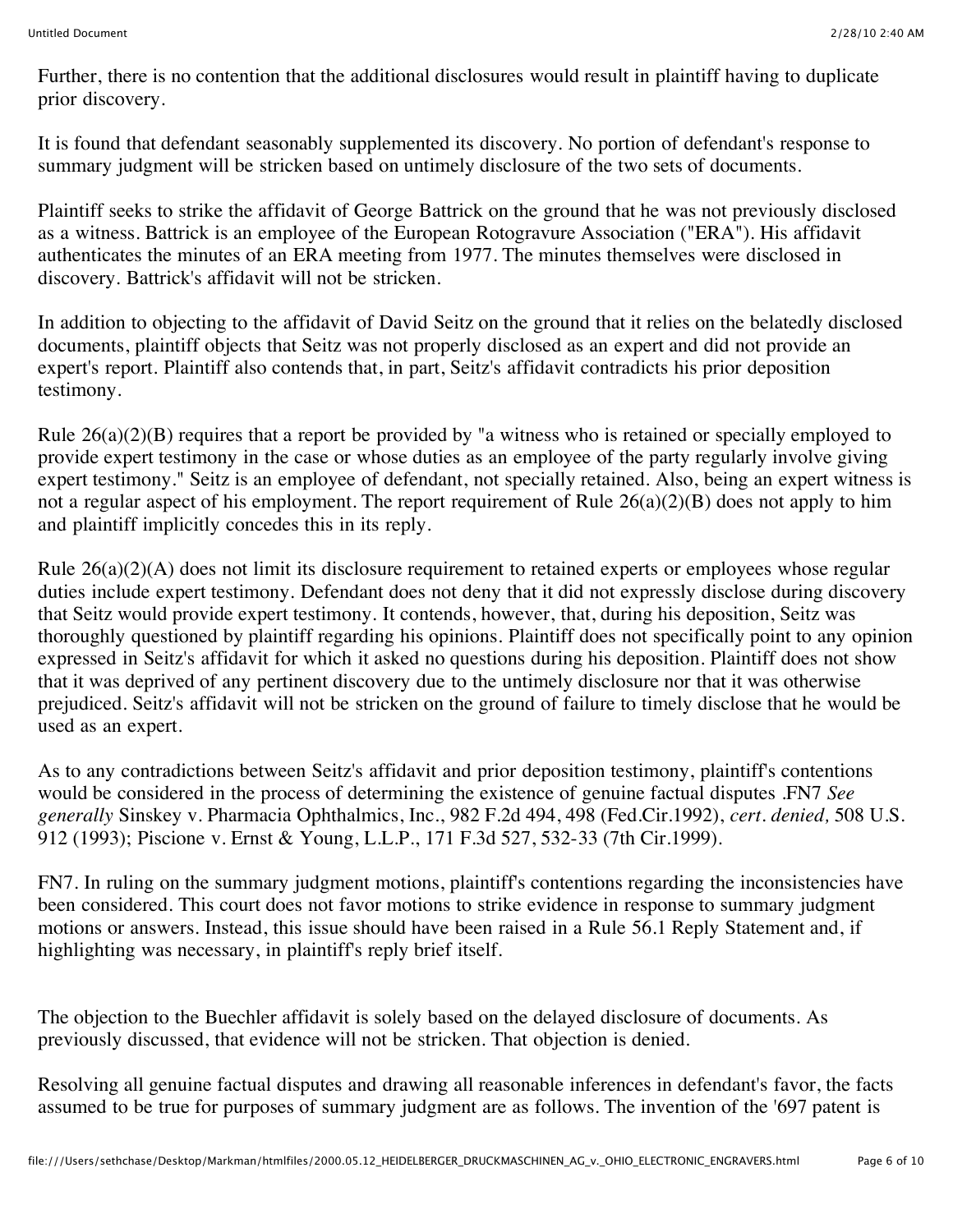generally related to an improved electronic halftoning technique for engraving devices. Engraving devices produce printing forms which are generally used in high volume printing devices. On these printing forms, the engraving devices engrave a series of cups.FN8 When the form is used on a printing device, the cups hold ink which is then transferred to the final printing surface. The engraving device determines the size, depth, and location of the cups, which determines how much ink is deposited at a particular location. The amount of ink determines the tone at that location.

FN8. An individual cup is sometimes referred to as an "engraved cell."

Often, the subject matter being printed is in the form of a continuous image, for example, a photograph. Such an image will have a continuance of values between white and black, often referred to as gray levels. Electronic halftoning is the process by which gray level information from a continuous tone image is used by an engraving machine to engrave cups corresponding in depth and width to the gray level information. The electronic halftoning technique contained in both claim 7 and the accused device involve scanning image information from an original source, converting the resulting analog signal into a digital signal, reconverting the digital signal into an analog signal, and using the resulting analog signal to reproduce the original image. The signal that determines location of a cup on the printing form is referred to as the "screen signal." FN9

FN9. The printing form is on a cylinder. The cylinder revolves as the engraving device cuts cups in the printing form's surface. After one revolution, the engraving device moves to the next row. Thus, the screen signal directs the engraving device to its location at a particular engraving cell of a row on the cylinder/printing form. An image signal directs the engraving device as to the manner (depth and width) in which to cut the cup within that engraving cell.

Prior art sampled gray level information from an original image at a rate of once per engraved cell.FN10 In other words, the sampling frequency for the original image matched engraved cell frequency on the printing form. The '697 patent is different. It samples gray level information from the original image more than once per engraved cell. In other words, under the '697 patent, the sampling frequency for the original image is greater than the engraved cell frequency. Another way of describing this is that the original image is scanned at shorter intervals than an individual engraving cell. FN11 The scanning points on the image that correspond with the engraved cell are referred to as being represented by principal image values. The image scanning points that lie between are referred to as being represented by intermediate image values. The principal image value is combined with the intermediate image values that follow it in the scanning direction to produce an image signal value which instructs the engraving device as to how to engrave an individual cup. Further, as stated in claim 7, the higher frequency sampling is performed on a digital signal and converted back to an analog signal when recombined.

FN10. For purposes of literal infringement, it can be assumed that all prior art functioned in this manner, which is plaintiff's contention. Defendant contends other prior art also involved multiple sampling.

FN11. For example, if every engraved cell was one millimeter apart and the scanning frequency for the image was double that of the engraved cells, the image would be scanned every half-millimeter. Thus, the scanning points on the millimeters would directly correspond with an engraved cell while the scanning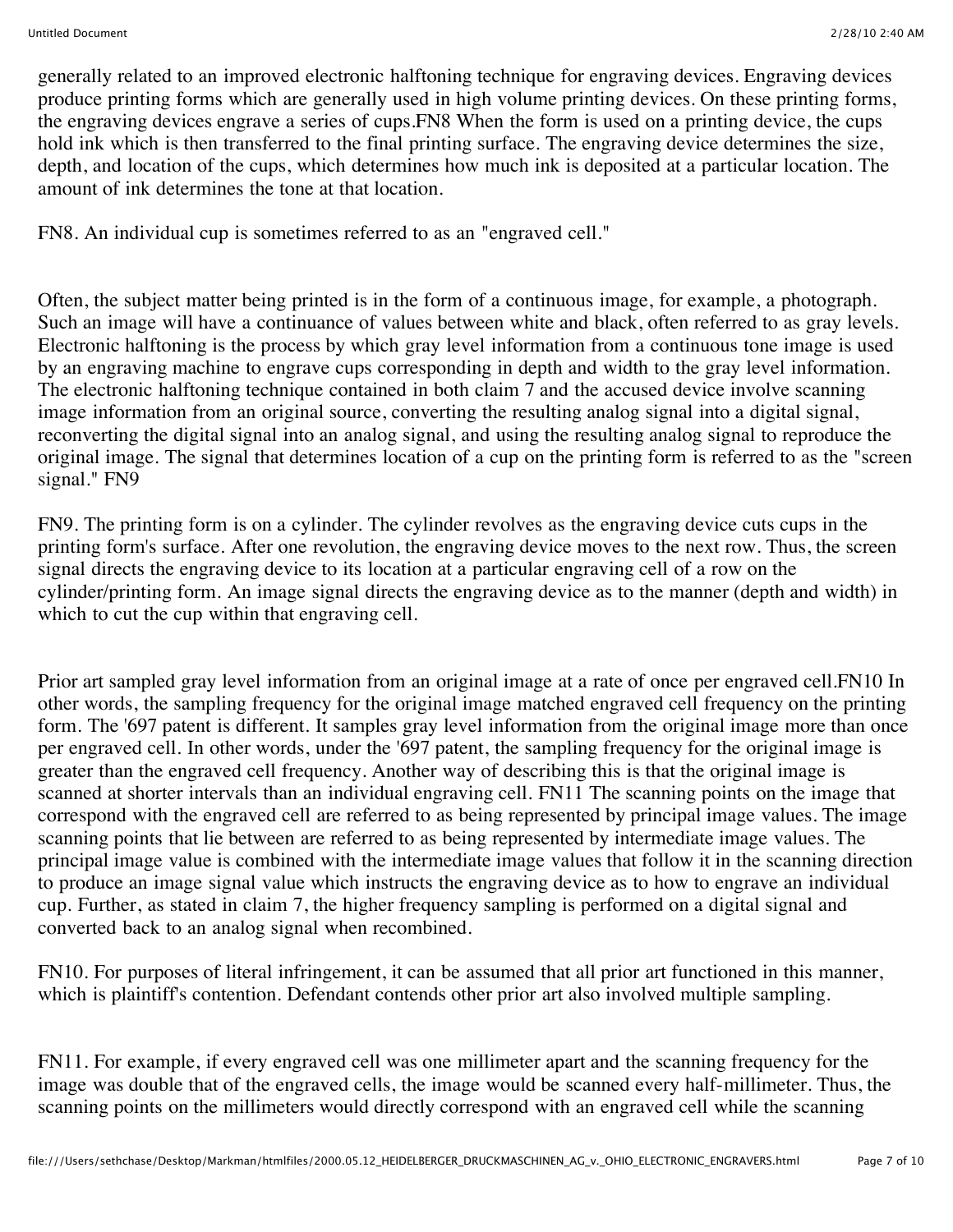points on the half-millimeters would not.

The technique claimed in the '697 patent is claimed to result in an improvement over prior art in the reproduction of high contrast areas by recombining the multiple image values in a manner that shifts the center of cups in high contrast areas toward the darker region. This is claimed to result in a printed image with a sharper contrast that is more pleasing to the human eye than those resulting from prior art.

As to the preceding description of claim 7, the parties are in agreement. They differ, however, as to the construction of other provisions of claim 7, including the meaning of partial signal jumps, phase shifting, and recurrent amplitude values.

The '697 patent refers to analog and digital signals, including conversions between the two types of signals. The parties agree that the "most relevant definition" of analog as used in the '697 patent is "pertaining to devices, data, circuits, or systems that operate with variables which are represented by continuously measured voltages of other quantities." In other words, an analog signal is a continuous signal with the magnitude varying up and down. In terms of the printing process, an analog signal is a continuous line or wave representing varying gray levels. For present purposes, the parties agree that digital means "pertaining to data in the form of digits." For example, one embodiment in the '697 patent refers to a digital converter with 8 bits resolution. This means that the continuum of gray levels from black (0) to white (255) would be represented by 256 different numbers.FN12 Unlike the analog representation, each digit represents a discrete point on the continuum from black to white; it is not one continuous, uninterrupted gradation. To convert the scanned image's resulting analog signal to a digital signal, the analog signal is sampled at equally spaced and discrete intervals and a corresponding numerical value is assigned for each interval sampled.FN13

FN12. Eight different on/off switches can be combined in 256 (2 $8$ ) different ways.

FN13. According to Seitz, an analog signal typically may have 10,000 or more distinguishable levels, depending on the resolution of the signal. Seitz opines that, with an 8-bit digital processor limited to only 256 levels, significant amounts of image data would be lost during the conversion process. To avoid data loss, the sampling must be of sufficient frequency, in accordance with the well accepted Nyquist Theorem.

Resolving the parties' dispute requires understanding what is meant by "superimposing said reconverted analog image signal onto said screen signal to obtain said engraving signal in such a relation that the partial signal jumps associated with the principal image values are phase shifted to lead in time to the recurrent amplitude values of the screen signal." As previously set forth, the screen signal locates the engraving device on the printing form. Superimposing the image signal onto the screen signal means that the image signal tells the engraving device how to cut the cup at a particular location identified by the screen signal.

As stated in paragraph (a) of claim 7, the "recurrent amplitude value of the screen signal" is the point at which the engraving device has "its largest deflection in the direction of the printing form." In other words, it is the point at which the engraving device finishes its cutting of a cup, which would be the point at which it is deepest into the printing form. Plaintiff contends this corresponds with the trough of the sine wave of the screen signal. Defendant contends it corresponds with the bottom of the sine wave.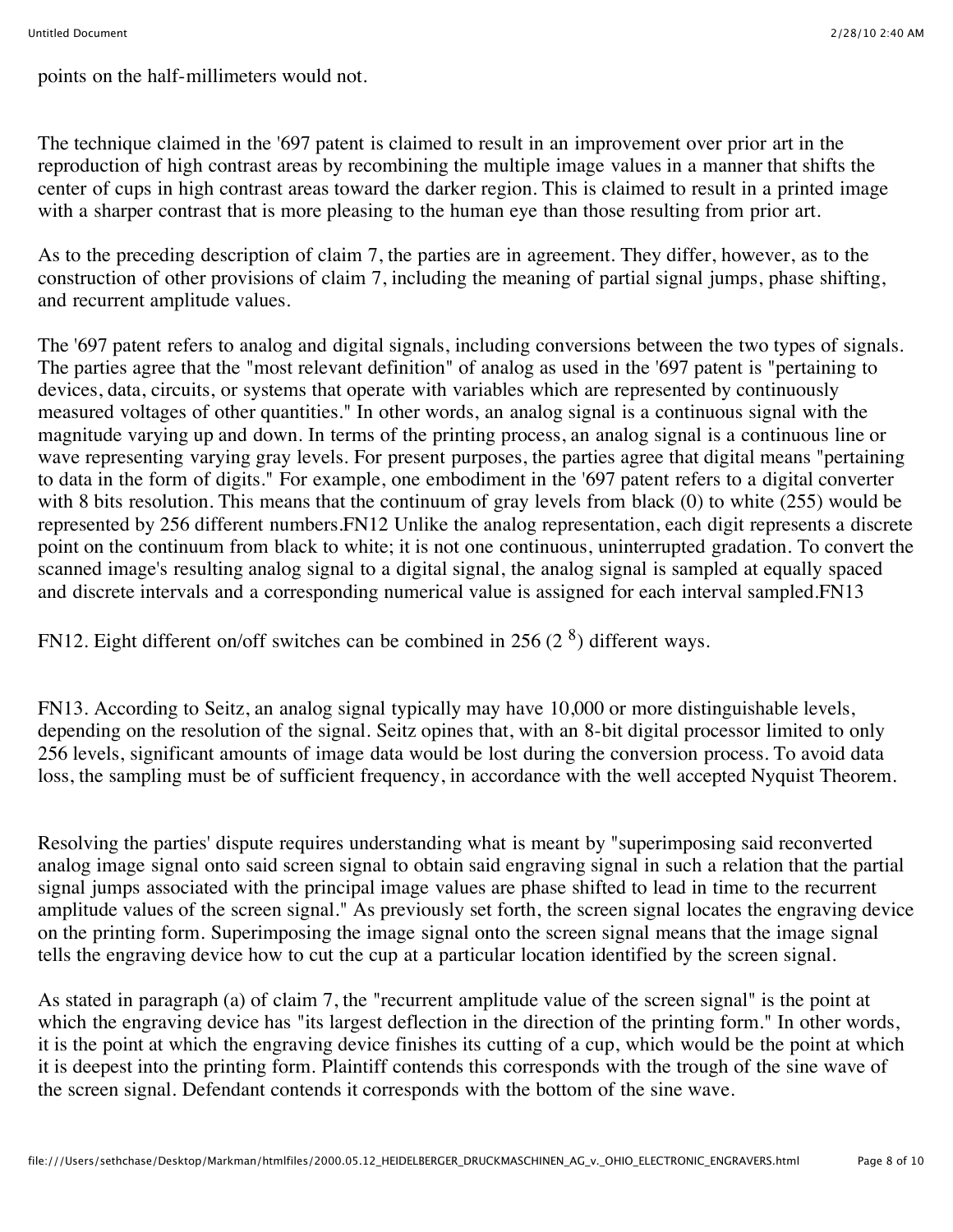The term "partial signal jumps" apparently corresponds to the intermediate values. The parties agree that elements 40 and 41 contained in Figures 3a(B) and 3b(B) of the '697 Patent are examples of partial signal jumps.

The parties disagree as to what claim 7 means by "phase shifted to lead in time." Plaintiff contends its proposed construction is evident from drawings contained in the patent. Defendant relies on testimony of the inventor. Plaintiff contends that a "phase shift" is a "relative time difference between two or more events." Infringement Rule 56.1 Stmt. para. 51. Defendant contends it is "an actual act of adjusting the relationship between the image signal and the screen signal and is not simply a temporal relationship between these two signals." Response to Infringement Rule 56.1 Stmt. para. 51. Plaintiff contends that "phase shifted to lead in time" means "the partial signal jumps associated with the principal image values of the reconverted image signal periodically occur before the recurrent amplitude values of the screen signal." Infringement Rule 56.1 Stmt. para. 52. Defendant disagrees.

Plaintiff relies on drawings in the '697 patent to obtain its proposed construction. Perhaps these constructions are evident from the drawings. However, it takes some level of skill in the art to derive such meaning from the drawings. Neither the parties' briefs nor the reports or testimony of their experts and inventors provide sufficient aid to the court to determine whether one with ordinary skill in the art would derive plaintiff's proposed construction from the drawings or other evidence intrinsic to the '697 patent.

It appears that the parties' experts disagree as to whether defendant's device infringes the '697 patent and as to whether claim 7 was anticipated by the prior art.

On plaintiff's summary judgment motion, genuine factual disputes regarding whether the ERA documents were in existence prior to September 1, 1977 must be resolved in defendant's favor. For purposes of plaintiff's summary judgment motion, the art disclosed by those documents would have to be treated as prior art.

Thus, genuine factual disputes exist that would preclude the granting of either of plaintiff's summary judgment motions. However, resolution of the construction issues may result in a different conclusion. Both motions for summary judgment will be denied.

The court and jury would be aided in understanding the '697 patent and other issues in this case by the appointment of an independent expert. The parties have indicated that Hapet Albert Berberian is an expert in this field. The court will contact Berberian to learn whether he will accept appointment in this case, his availability, and his fee schedule. He will be directed to send a copy of his response to both the court and the parties. The parties shall share equally in the payment of his fee. If appointment is made, the parties shall provide the expert with the pertinent pleadings and discovery, including the parties' summary judgment briefs and exhibits.

The court's independent expert shall provide the court with a report as to his opinions on the issues pertinent to this lawsuit. A copy of the report shall also be provided to each party. The opinions stated in the report may be written in language that would be understandable to one of ordinary skill in the art. However, the expert shall also attempt to provide explanations in language that a layperson, such as the court or a juror, would be expected to understand.

Issues to be addressed by the expert include, but are not limited to, the following: